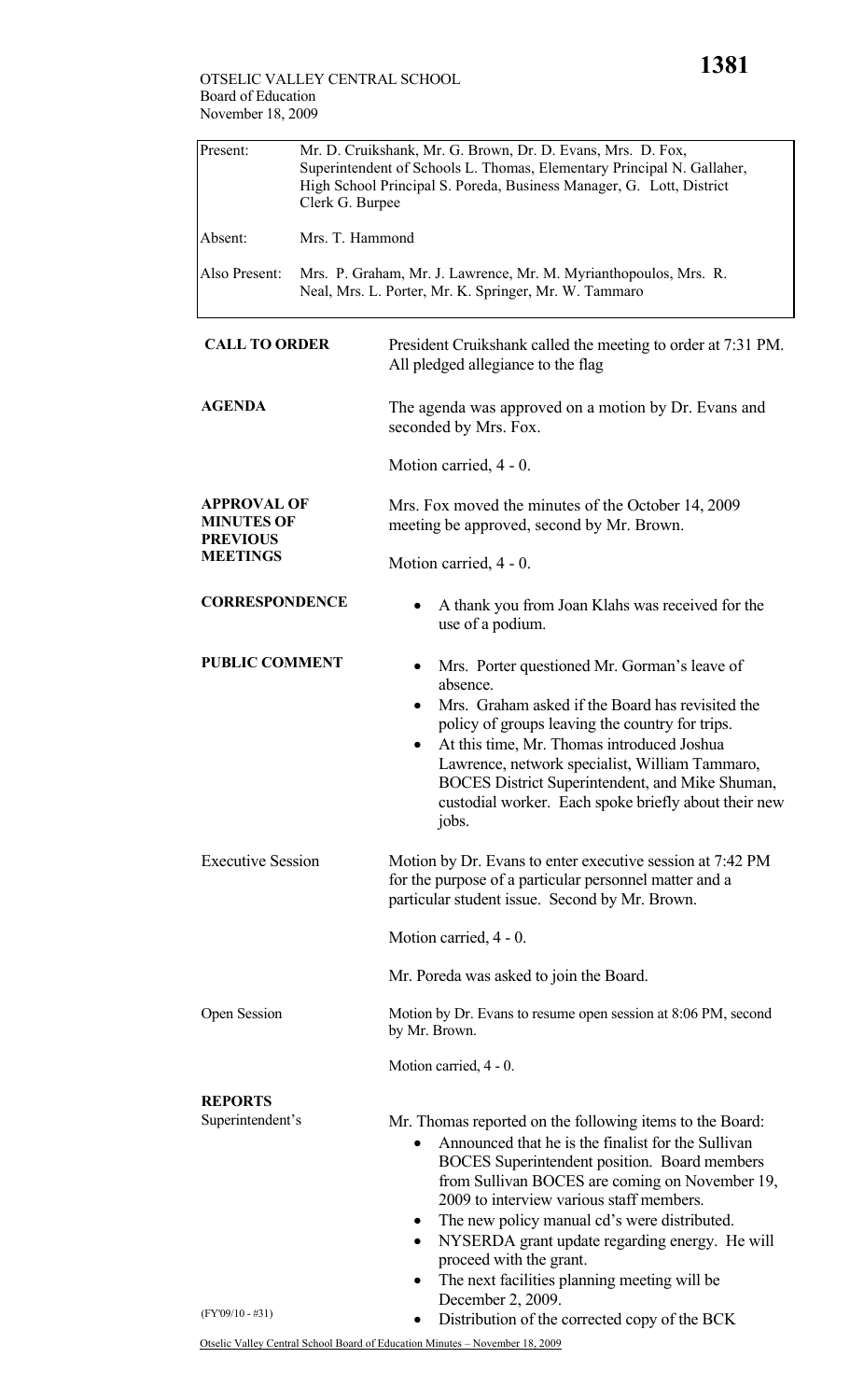**1382**

|                                          | Julie Hammer and Lori Youngs as well as Susan<br>LeBlanc and Kristina Clark received technology mini<br>grants in the amount of \$2,500.00 each.                                                                                                                                                                                                                                                                                                                                                          |
|------------------------------------------|-----------------------------------------------------------------------------------------------------------------------------------------------------------------------------------------------------------------------------------------------------------------------------------------------------------------------------------------------------------------------------------------------------------------------------------------------------------------------------------------------------------|
|                                          | Receipt of a transportation request by an Amish<br>family.                                                                                                                                                                                                                                                                                                                                                                                                                                                |
|                                          | Veteran's Day program at the elementary school was<br>well attended. The students did a great job with the<br>festivities.                                                                                                                                                                                                                                                                                                                                                                                |
|                                          | Involved in a conversation about the state aid mid<br>$\bullet$<br>year reduction plan. Others involved in the<br>conversation feel there is a good chance it won't<br>happen.                                                                                                                                                                                                                                                                                                                            |
|                                          | Health services update. There was a H1N1 flu<br>$\bullet$<br>vaccine clinic at both campuses recently. Stacie<br>Morse did a wonderful job making all the necessary                                                                                                                                                                                                                                                                                                                                       |
|                                          | arrangements.<br>Substitute pay determination change in practice. He<br>٠<br>suggests that persons who are instructional<br>substitutes who work one year in that capacity, start<br>the next school year at the same rate as they end the<br>previous year with. It was the consensus of the<br>Board to allow this change in administrative practice.<br>Discussion of the Chenango County School Boards'<br>٠<br>Association article.                                                                  |
| Business Manager's                       | Mr. Lott reported on the following:                                                                                                                                                                                                                                                                                                                                                                                                                                                                       |
| $(FY'09/10 - #32)$                       | Referred to Kevin Springer who distributed the<br>$\bullet$<br>October and November Operations and<br>Maintenance report. Highlights were discussed.<br>Mr. Springer also spoke about the bus route re-<br>٠<br>bidding that recently occurred. Hopefully this will<br>stay the same now through the rest of the year.<br>Several folks are applying to become substitute bus<br>٠<br>drivers.                                                                                                            |
| $(FY'09/10 - #33)$<br>$(FY'09/10 - #34)$ | Robin Neal gave her quarterly report.<br>Walk through with a Safety Specialist from Utica<br>$\bullet$<br>National Insurance Company. He distributed<br>recommendations from this process.                                                                                                                                                                                                                                                                                                                |
|                                          | The teacher retirement system update. It is<br>$\bullet$<br>projected that next year will be the highest rate in<br>20 years.<br>Uncollected taxes are the lowest percentage in the<br>٠                                                                                                                                                                                                                                                                                                                  |
|                                          | five years.<br>A tax payer has requested a refund of a late charge<br>$\bullet$<br>that was incurred. He explained the scenario and it<br>was the consensus of the Board to deny the refund.<br>A parent of a non resident student has moved into<br>٠<br>the District after paying the full amount of the<br>tuition before school started. It was discussed<br>developing a policy in the event a non resident<br>student moves into the District. It was the<br>consensus not to pro-rate the tuition. |
| Elementary Principal's                   | Ms. Gallaher reported on the following:                                                                                                                                                                                                                                                                                                                                                                                                                                                                   |
|                                          | Sixty four students at the elementary school took<br>$\bullet$<br>advantage of the H1N1 immunization clinic.                                                                                                                                                                                                                                                                                                                                                                                              |
| High School Principal's                  | Mr. Poreda reported on the following items to the Board:<br>Seventy students in the junior-senior high school<br>$\bullet$<br>received the H1N1 immunization.<br>New students were able to get their sports physicals<br>through Chenango Memorial Hospital at the junior-                                                                                                                                                                                                                                |

recommendations.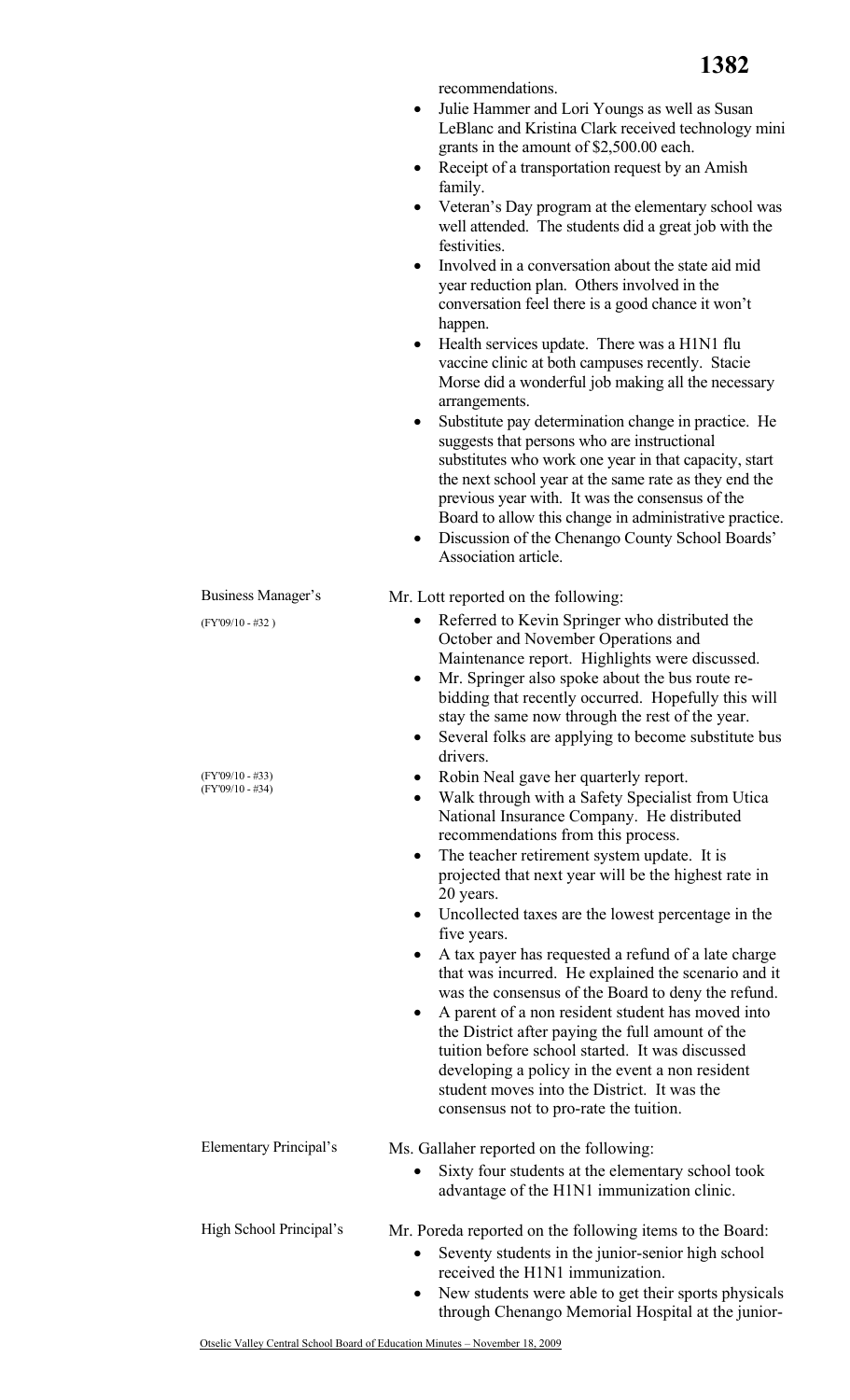**1383**

|  | senior high school. |
|--|---------------------|
|  |                     |

• Parent Conference Day will be November 19, 2009.

Board Member's The following topics were discussed:

- Mrs. Fox reported on the Chenango County School Boards' Association Fall Dinner meeting that she attended.
- Mr. Cruikshank reported that the absenteeism rate is relatively low with all the hype over the H1N1 flu.
- Mr. Cruikshank has some concerns with switch over of members of the Booster Club.
- Mrs. Fox reported that the play was wonderful and the students did an excellent job.

Motion by Dr. Evans to accept the financial reports as presented. Second by Mrs. Fox.

Motion carried,  $4 - 0$ .

None at this time.

## **UNFINISHED BUSINESS**

Financial Reports (FY'09/10 - #35)

**NEW BUSINESS** 

Personnel Recommendations Motion by Mrs. Fox, upon the recommendation of the Superintendent of Schools, to rescind the following appointments:

| Sarah Eschen | Rescind the appointment as the girls |
|--------------|--------------------------------------|
|              | junior varsity basketball coach for  |
|              | the 2009-2010 season                 |
| Matthew      | Rescind the appointment as the girls |
| Williams     | modified basketball coach for the    |
|              | 2009-2010 season                     |

Second by Dr. Evans.

Motion carried,  $4 - 0$ .

Motion by Mrs. Fox, upon the recommendation of the Superintendent of Schools, to approve the following personnel recommendations:

| <b>Bethany Sortman</b> | Appointment as $\frac{1}{4}$ | At a stipend  |
|------------------------|------------------------------|---------------|
|                        | stage director of the        | of \$392.25   |
|                        | Spring musical               |               |
| Ronald Graham          | Appointment as the           | At a stipend  |
|                        | girls junior varsity         | of \$2,646.00 |
|                        | basketball coach for         | plus          |
|                        | the 2009-2010                | experience of |
|                        | season                       | \$1,984.50    |
| Danielle Graham        | Appointment as the           | At a stipend  |
|                        | girls varsity                | of \$3,119.00 |
|                        | basketball coach for         |               |
|                        | the 2009-2010                |               |
|                        | season                       |               |
| Sarah Eschen           | Appointment as the           | At a stipend  |
|                        | girls modified               | of \$1,466.00 |
|                        | basketball coach for         | plus          |
|                        | the 2009-2010                | experience of |
|                        | season                       | \$146.60      |
| Lori Wood              | Appointment as the           | At a stipend  |
|                        | cheerleading advisor         | of \$1,823.00 |
|                        | for the 2009-2010            |               |

Otselic Valley Central School Board of Education Minutes – November 18, 2009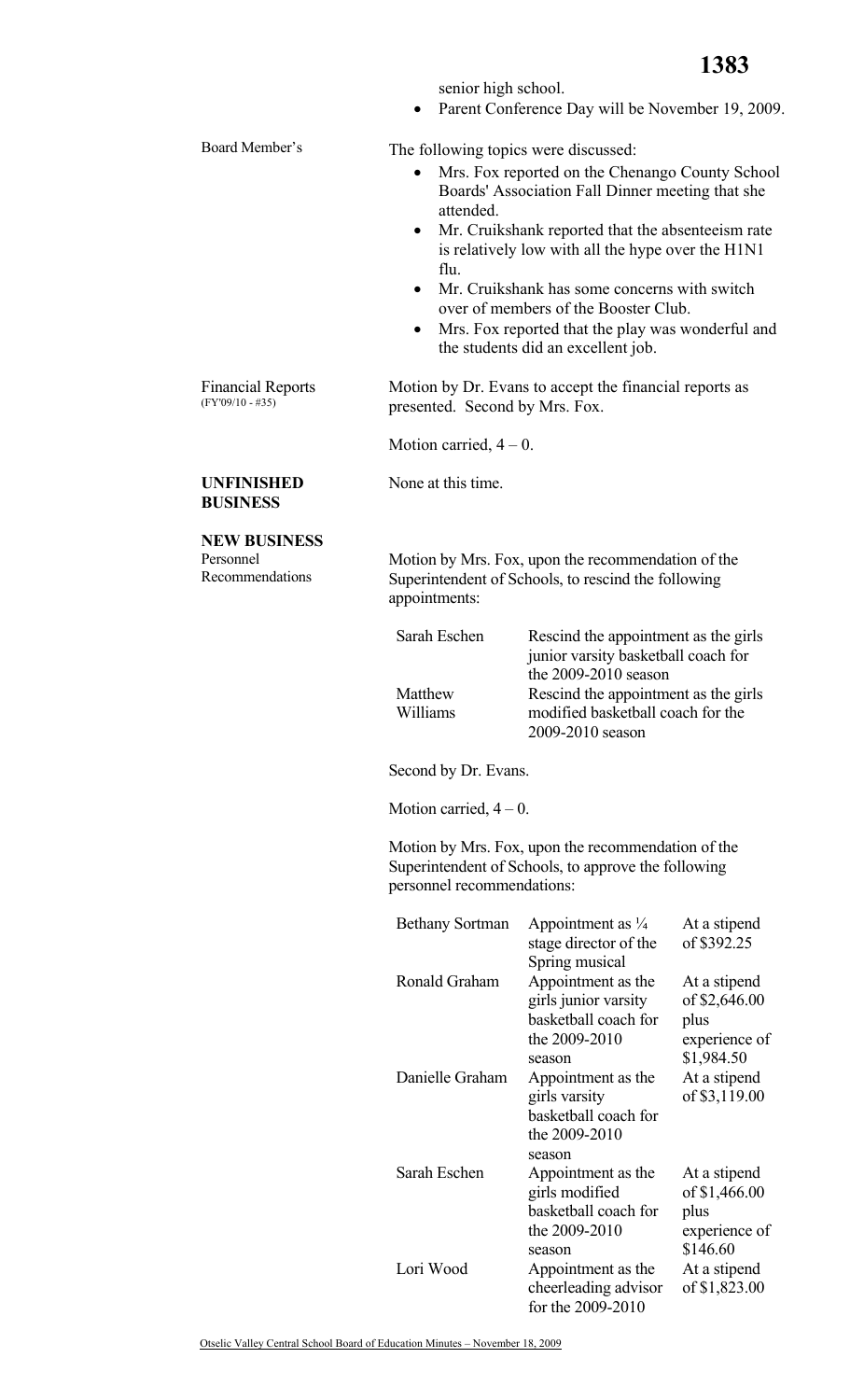|                                                            | Edward M.<br>Shuman                | season<br>Conditional<br>appointment pending<br>clearance from the<br><b>State Education</b><br>Department as a<br>custodial worker at<br>an hourly rate of<br>\$8.80                                                                                                              | Effective<br>October 19,<br>2009                                     |
|------------------------------------------------------------|------------------------------------|------------------------------------------------------------------------------------------------------------------------------------------------------------------------------------------------------------------------------------------------------------------------------------|----------------------------------------------------------------------|
|                                                            | <b>Sherry Grello</b>               | Appointment as a<br><b>Viking Television</b><br>advisor for the 2009-<br>2010 school year                                                                                                                                                                                          | At a stipend<br>of \$500.00                                          |
|                                                            | Susan LeBlanc                      | Appointment as a<br><b>Viking Television</b><br>advisor for the 2009-<br>2010 school year                                                                                                                                                                                          | At a stipend<br>of \$500.00                                          |
|                                                            | <b>Janet Strack</b>                | Conditional<br>appointment pending<br>clearance from the<br><b>State Education</b><br>Department as a<br>substitute teacher,<br>substitute LTA and<br>substitute school aide                                                                                                       |                                                                      |
|                                                            | Eileen<br>Knickerbocker            | Appointment as the<br>girls modified<br>softball coach for the<br>2010 season                                                                                                                                                                                                      | At a stipend<br>of \$1,466.00<br>plus<br>experience of<br>\$1,099.50 |
|                                                            | Second by Mr. Brown.               |                                                                                                                                                                                                                                                                                    |                                                                      |
|                                                            | Motion carried, $4-0$ .            |                                                                                                                                                                                                                                                                                    |                                                                      |
|                                                            | 2009. Second by Mr. Brown.         | Motion by Dr. Evans, upon the recommendation of the<br>Superintendent of Schools, to accept the resignation of<br>William Gorman as a science teacher, effective December 6,                                                                                                       |                                                                      |
|                                                            | Motion carried, 4 - 0.             |                                                                                                                                                                                                                                                                                    |                                                                      |
| <b>Unpaid Tax Warrant</b><br>$(FY'09/10 - #37)$            | Second by Mr. Brown.               | Motion by Mrs. Fox, upon the recommendation of the<br>Superintendent of Schools, to accept the unpaid tax warrant.                                                                                                                                                                 |                                                                      |
|                                                            | Motion carried, 4 - 0.             |                                                                                                                                                                                                                                                                                    |                                                                      |
| Committee on Special<br>Education<br>Recommendations       | Second by Mr. Brown.               | Motion by Dr. Evans, upon the recommendation of the<br>Superintendent of Schools, to accept the recommendations<br>of the Committee on Special Education resulting from the<br>meetings on October 13, November 2, November 3,<br>November 10, November 12, and November 13, 2009. |                                                                      |
|                                                            | Motion carried, 4 - 0.             |                                                                                                                                                                                                                                                                                    |                                                                      |
| Acceptance of Gifts<br>and Donations<br>$(FY'09/10 - #38)$ | participated. Second by Dr. Evans. | Motion by Mrs. Fox, upon the recommendation of the<br>Superintendent of Schools, to accept the donation of \$67.40<br>from the Durkee Bread Run in which three staff members                                                                                                       |                                                                      |

Motion carried, 4 - 0.